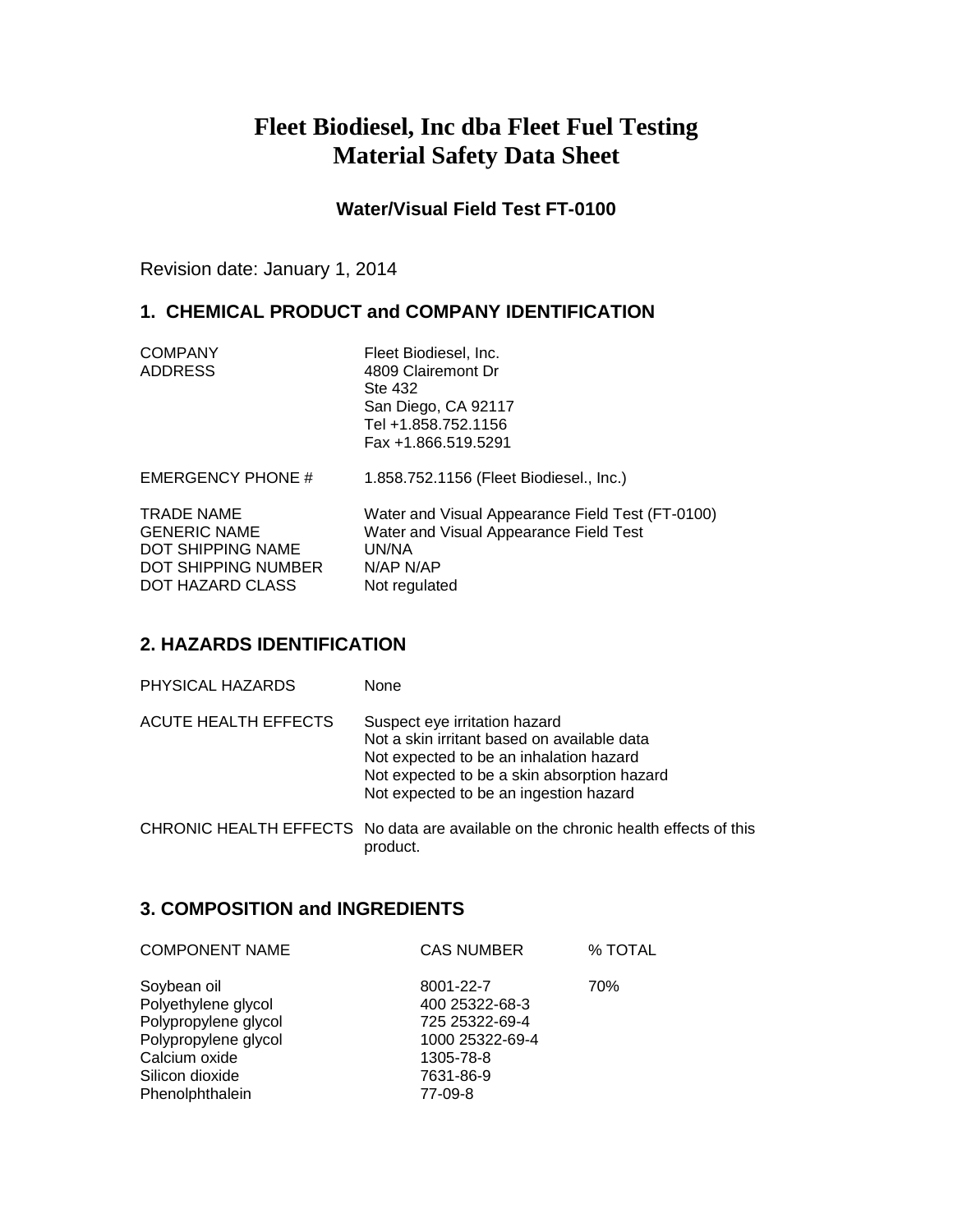### **4. PHYSICAL AND CHEMICAL DATA**

| APPEARANCE             | White and clear viscous liquid.                               |
|------------------------|---------------------------------------------------------------|
| ODOR                   | Little or no odor.                                            |
| TASTE                  | Not available.                                                |
| MOLECULAR WEIGHT       | Not available.                                                |
| pH (1% soln/water)     | Not available.                                                |
| <b>BOILING POINT</b>   | Not available.                                                |
| MELTING POINT          | Not available.                                                |
| CRITICAL TEMPERATURE   | Not available.                                                |
| SPECIFIC GRAVITY       | Not available.                                                |
| VAPOR PRESSURE         | Not available.                                                |
| VAPOR DENSITY          | Not available.                                                |
| VOLATILITY             | Not available.                                                |
| ODOR THRESHOLD         | Not available.                                                |
| WATER/OIL DIST. COEFF. | Not available.                                                |
| IONICITY (in Water)    | Not available.                                                |
| DISPERSION PROPERTIES  | Not available.                                                |
| SOLUBILITY             | Not available.                                                |
| STORAGE                | Protect against moisture contamination and exposure to high   |
|                        | temperatures; Keep tube tightly closed when not in use; Avoid |
|                        | contact with strong oxidizing agents                          |

### **5. OCCUPATIONAL EXPOSURE LIMITS**

A PEL or TLV has not been established

### **6. FIRE AND EXPLOSION**

| <b>FLASH POINT</b>                 | 110C/230F |
|------------------------------------|-----------|
| AUTOIGNITION TEMP.                 | N/DA      |
| FLAMMABLE LIMITS (% VOLUME IN AIR) |           |
| LOWER:                             | N/DA      |
| UPPER:                             | N/DA      |

FIRE AND EXPLOSION HAZARDS Do not throw into any fire; potentially combustible ingredients may ignite, causing fire to spread, increasing risk of burns/injuries.

| <b>EXTINGUISHING MEDIA</b> | Dry chemical    |
|----------------------------|-----------------|
|                            | CO <sub>2</sub> |
|                            | Water spray     |
|                            | Water fog       |

#### SPECIAL FIREFIGHTING PROCEDURES

No special procedures required. Fire should be extinguished as quickly as possible with any of the above recommended extinguishing media.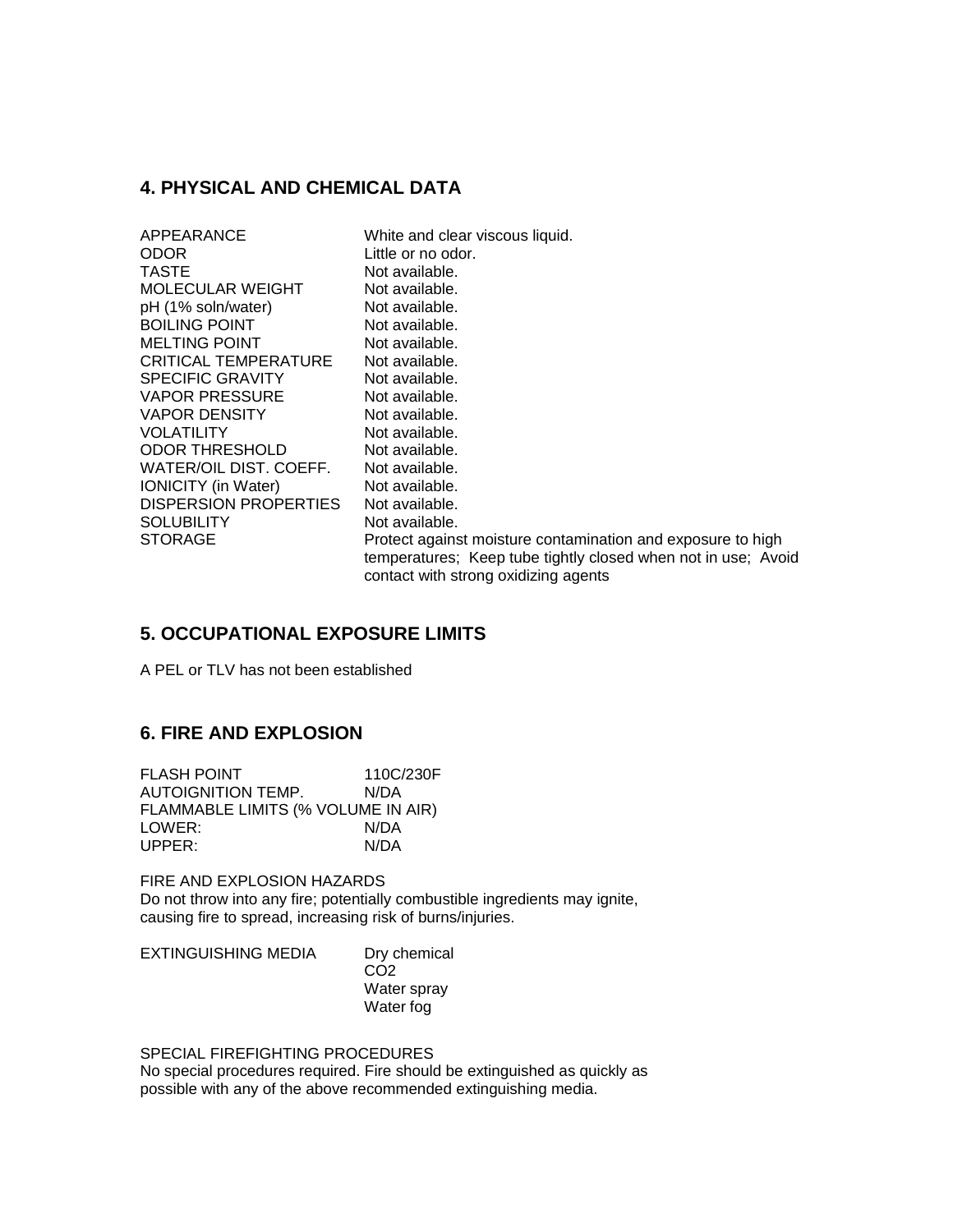# **7. HEALTH HAZARDS**

#### ROUTES OF EXPOSURE

#### INHALATION

Although no appropriate human or animal health data are known to exist, this material is not expected to be an inhalation hazard..

#### EYE CONTACT -- PRIMARY ROUTE

Although no appropriate human or animal health effects data are known to exist, this material is expected to cause eye irritation. Symptoms may include burning sensation, tearing, redness, and swelling.

#### SKIN ABSORPTION

Although no appropriate human or animal health effects data are known to exist, this material is not expected to be a health hazard by skin absorption.

#### SKIN IRRITATION -- PRIMARY ROUTE This material is not expected to cause skin irritation based on available test data.

#### INGESTION

Although no appropriate human or animal health data is known to exist, this material is not expected to be an ingestion hazard.

MEDICAL CONDITIONS AGGRAVATED BY EXPOSURE This material or its emissions may cause damage to kidney and liver and/or aggravate existing disorders.

# **8. PROTECTIVE EQUIPMENT / CONTROL MEASURES**

### RESPIRATORY PROTECTION

No special respiratory protection equipment is recommended under anticipated conditions of normal use with adequate ventilation.

### EYE PROTECTION

Eye protection such as chemical splash goggles and/or face shield must be worn when possibility exists for eye contact due to splashing or spraying liquid, airborne particles, or vapor. Contact lenses should not be worn.

#### SKIN PROTECTION

Depending on the conditions of use, protective gloves, apron, boots, head and face protection should be worn. This equipment should be cleaned thoroughly after each use.

#### ENGINEERING CONTROLS

No special ventilation is recommended under anticipated conditions of normal use beyond that needed for normal comfort control.

OTHER HYGIENIC PRACTICES Not applicable.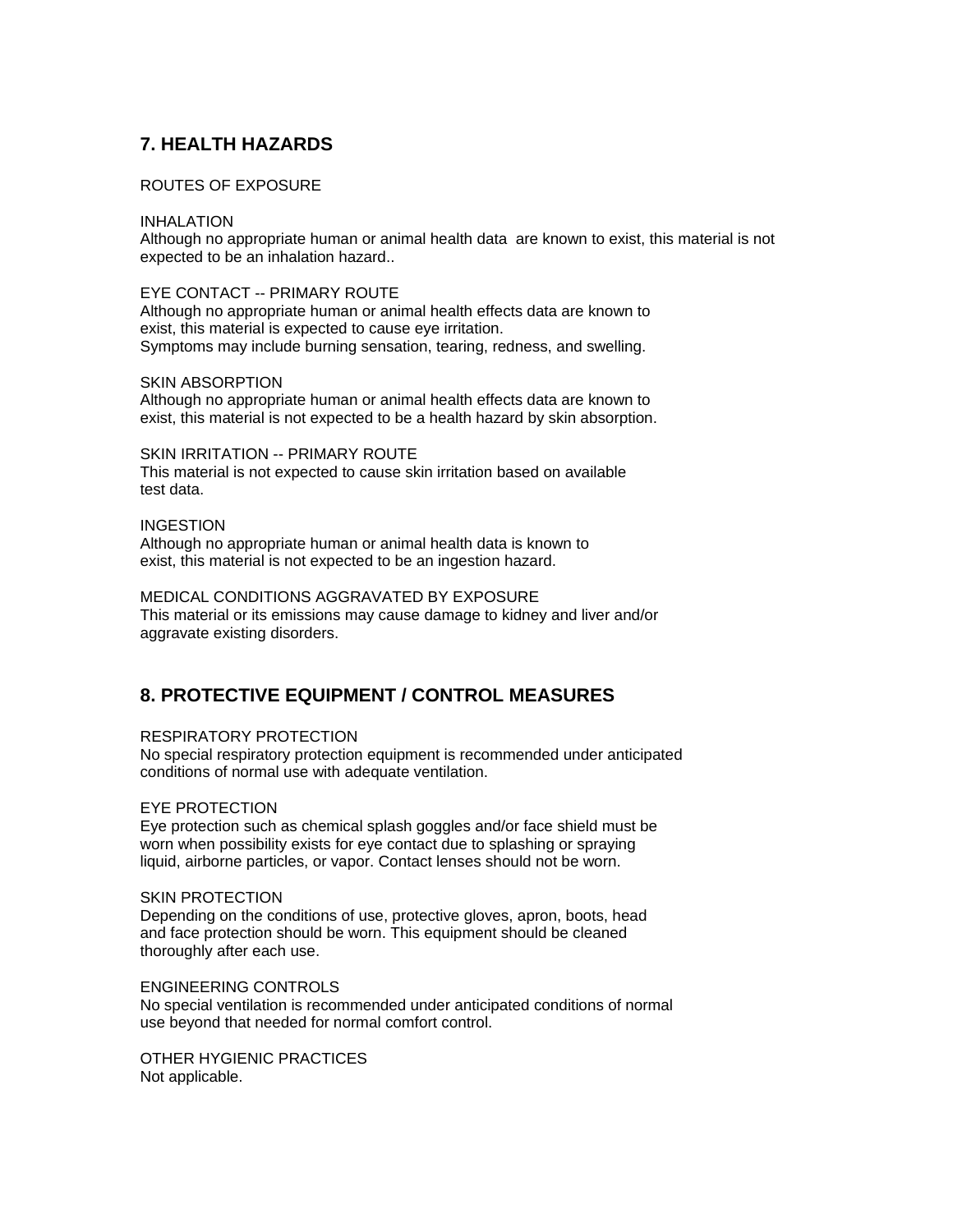OTHER WORK PRACTICES

No special work practices are needed beyond the above recommendations under anticipated conditions of normal use.

### **09. EMERGENCY AND FIRST AID**

INHALATION Not expected to present a significant inhalation hazard under anticipated conditions of normal use.

EYE CONTACT In case of eye contact, immediately rinse with clean water for 20-30 minutes. Retract eyelids often. Obtain emergency medical attention.

SKIN CONTACT

Remove contaminated clothing as needed. Wash skin thoroughly with mild soap/water. Flush with lukewarm water for 15 minutes. If sticky, use waterless cleaner first.

**INGESTION** Ingestion unlikely. However, if ingested, obtain emergency medical attention.

EMERGENCY MEDICAL TREATMENT PROCEDURES Treat symptomatically.

### **10. SPILL AND DISPOSAL**

PRECAUTIONS IF MATERIAL IS SPILLED OR RELEASED No significant environmental hazard or adverse effect from human exposure resulting from an accidental release of this material is anticipated.

#### WASTE DISPOSAL METHODS

When discarded in its purchased form, this product is not a RCRA hazardous waste. However, it is the responsibility of the generator to determine at the time of disposal whether the product meets the criteria of a hazardous waste. Comply with all applicable federal, state and local regulations. Waste disposal options include landfilling solids at permitted sites. Use registered transporters.

### **11. ADDITIONAL PRECAUTIONS**

HANDLING AND STORAGE PROCEDURES Keep out of reach of children. Keep tube tightly closed when not in use. Protect against moisture contamination and exposure to high temperatures. Prevent contact with strong oxidizing agents.

DECONTAMINATION PROCEDURES No special decontamination procedures needed.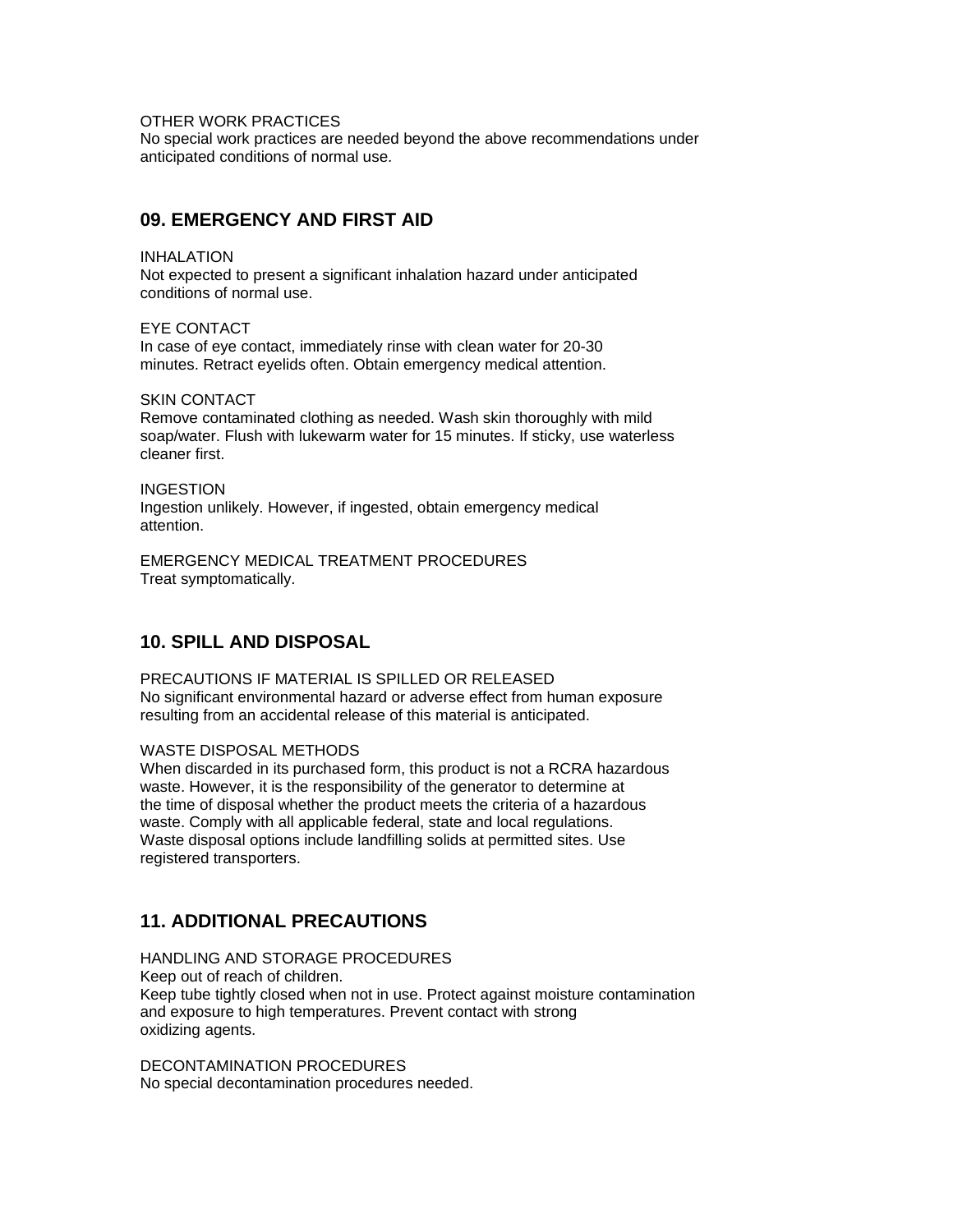### **12. LABEL INFORMATION**

USE STATEMENT FOR INDUSTRIAL USE ONLY

SIGNAL WORD CAUTION

HEALTH HAZARDS MAY CAUSE EYE IRRITATION

PRECAUTIONARY MEASURES

AVOID CONTACT WITH EYES AND SKIN. WASH THOROUGHLY AFTER HANDLING. KEEP CONTAINER CLOSED WHEN NOT IN USE. AVOID CONTACT WITH STRONG OXIDIZING AGENTS. AVOID EXPOSURE TO HIGH TEMPERATURES. PROTECT AGAINST MOISTURE CONTAMINATION. KEEP OUT OF REACH OF CHILDREN. NOT FOR INTERNAL CONSUMPTION/DO NOT SWALLOW BEFORE USING PRODUCT, READ MATERIAL SAFETY DATA SHEET (MSDS).

### **13. SUPPLEMENT**

| <b>HMIS RATING</b>  |   |
|---------------------|---|
| Health              | 1 |
| Flammability        | 1 |
| Reactivity          | 1 |
| Personal protection | D |

REGULATORY INFORMATION TSCA status: TSCA status: All components of this product are listed, or excluded from listing, on the United States Environmental Protection Agency Toxic Substances Control Act (TSCA) inventory.

California Proposition 65 Information: This product contains the following substance known to the state of California to cause cancer: phenolphthalein

INTERNATIONAL STATUS Australia (AICS): included on inventory Canada (DSL): included on inventory China (CECS): included on inventory Europe (EINECS): not included on inventory Japan (ENCS): included on inventory Korea (ECL): included on inventory Philippines (PICCS): included on inventory \*Note - qualifiers and codes used in this MSDS EQ = Equal;  $AP =$  Approximately;  $LT =$  Less Than;  $GT =$  Greater Than;  $TR$  = Trace; UK = Unknown; N/AP = Not Applicable; N/P = No Applicable Information Found; N/DA = No Data Available